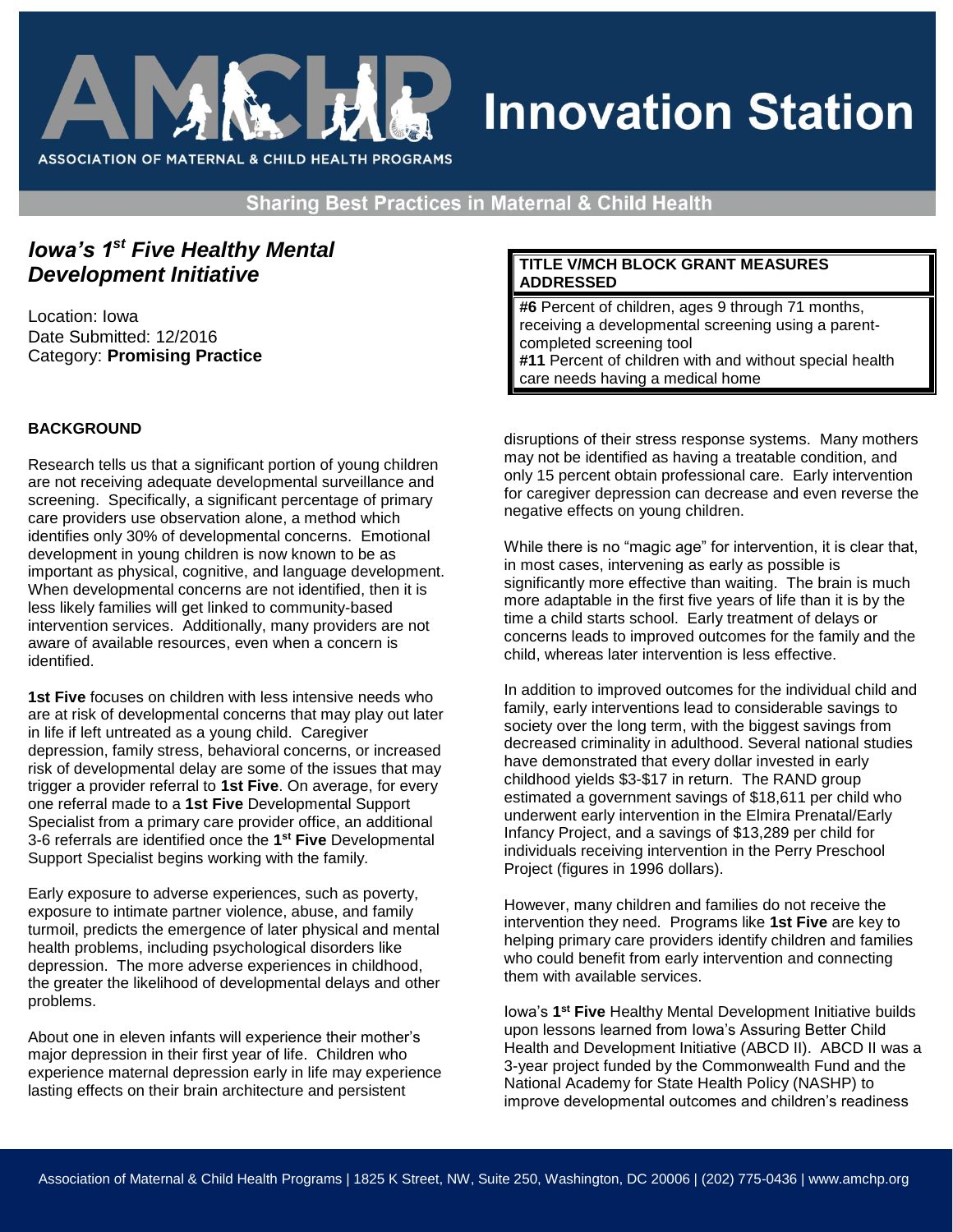to learn. ABCD II focused on Medicaid-enrolled children with the goal of preventing the need for more intensive and expensive care at a later age.

The ABCD II project demonstrated that it is possible to improve patient care through providers' use of the Child Health and Development Record (CHDR), a standardized developmental surveillance tool. The value of private-public partnerships at the community level provides the opportunity to link children and families to services. Iowa's **1st Five** initiative uses these best practices to create a system of care between private and public providers that enhances high quality well-child care.

According to NASHP (October, 2012), "The Assuring Better Child Health and Development Initiative (ABCD) was formed in 2000 with a focus on supporting young children's healthy development because there was strong evidence and growing recognition that early intervention can change the trajectory of a child's life. Children at risk for developmental delay were not being identified as early as they could be and, even after identification, many children waited too long to receive services. The American Academy of Pediatrics was also near release of a statement that made explicit recommendations about surveillance and use of standardized screening tools to help identify developmental delays. The time was right for states to engage with this critical issue."

## **PROGRAM OBJECTIVES**

The four main objectives of the **1 st Five** Healthy Mental Development Initiative are to:

- 1. Increase the number of primary care providers who are using a standardized developmental screening tool to identify children who are at-risk or need low level interventions.
- 2. Provide infrastructure building activities such as working with primary care providers and nurse managers on the implementation of developmental surveillance and screening.
- 3. Educate Early Periodic Screening, Diagnosis, and Treatment (EPSDT) providers and other community providers to increase the knowledge of the importance of developmental screening and social determinants of health.
- 4. Provide developmental support services to families and provide feedback on referrals to primary care providers.

## **TARGET POPULATION SERVED**

**1 st Five** serves children from birth through age 5 years. The focus is on children with less intensive needs who are at risk of developmental concerns that may play out later in life if

left untreated as a young child. **1 st Five** is approaching statewide implementation with 88 of Iowa's 99 counties covered in State Fiscal Year 2017. Most of this expansion has occurred since 2013. From program inception through 2015, over 10,000 needs were identified and over 21,000 connections were made to community resources to support children's development.

#### **PROGRAM ACTIVITIES**

Based on lessons learned from the ABCD II project, primary care providers are approached by **1 st Five** Site Coordinators to engage with **1 st Five**. Site Coordinators offer an overview of standardized surveillance and screening tools and are able to assist with a variety of questions about the tools.

In addition, the Iowa Department of Public Health contracts with the Child Health Specialty Clinics at the Division of Child and Community Health within the University of Iowa Department of Pediatrics to offer direct consultation between primary care consultant experts and local primary care practices. This consultation provides physician and nurse practitioner expertise in the use of developmental surveillance and screening tools and lends peer-to-peer primary care professional connection.

The **1 st Five** Model also serves as a successful example of a community utility model. The model supports primary care and public health professionals working together, and facilitates connection to community resources.



**1 st Five** helps to enhance patient care by:

- Promoting primary care provider use of standardized surveillance and screening tools to assess socialemotional development and family risk factors.
- Helping providers integrate developmental screening tools into their practices.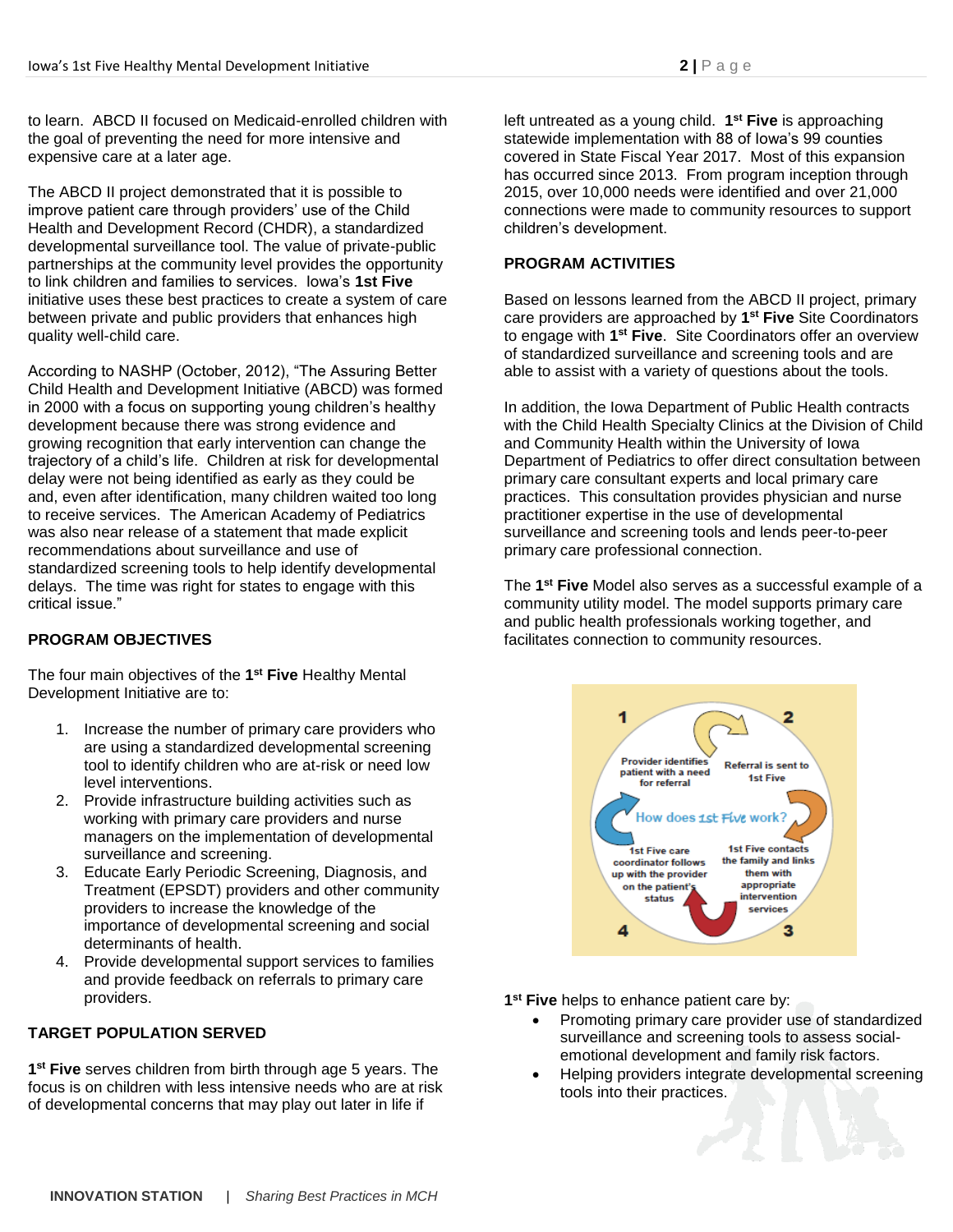- Linking children and their families to community resources to improve access to appropriate followup care.
- Providing feedback to providers on each referral.

Current implementation includes:

- **18 Coordinating 1<sup>st</sup> Five** Sites based in local Title V Maternal, Child, and Adolescent Health (MCAH) agencies
- 88 Iowa counties

# **PROGRAM OUTCOMES/EVALUATION DATA**

**1 st Five**'s Reach in Iowa (2007-2016):

- 200+ Healthcare practices
- 600+ Healthcare providers
- 136,971+ Estimated number of children birth to age 5 reached
- 8,860+ Families referred from health providers into **1 st Five**
- 21,000+ Connections from **1 st Five** out to community services
- ~3 Community connections made for each family engaged in **1 st Five** care coordination

In the Fall of 2016, 1<sup>st</sup> Five providers were surveyed focusing on their work with young children, their involvement and outcomes of the **1 st Five,** and suggestions for the Initiative. The survey link was shared with 121 providers and there were 49 surveys with at least a partial response (40% response rate). Five were begun and not completed. A central goal of the **1 st Five** Initiative is to expand and support the universal use of screening and surveillance tools in health practices. Most **1 st Five** providers are using or implementing surveillance tools. Providers reported that the top barriers to implementing surveillance included lack of time, lack of staff, and lack of training in performing surveillance. Eighty-nine percent of responding **1 st Five** providers reported that **1 st Five** had helped to reduce these barriers to implementing surveillance activities. When asked about screening activities 74% of responding providers reported that they had received support from **1 st Five**. Those providers also reported a high level of satisfaction with that support. Eighty-eight percent of respondents reported that **1 st Five** had helped reduce barriers to implementing screening which were largely the same barriers to surveillance such as time and capacity and a lack of referral sources.

Over the past three years the use of a high-quality surveillance tool by 1<sup>st</sup> Five practices has increased to 79 percent in 2016. Over the same three-year time period the percent of **1 st Five** practices using a high-quality screening tool has steadily increased from 40 percent in 2014, to 44

percent in 2015, and a high of 64 percent in 2016. The data used to calculate this measurement is obtained from site coordinators. Site coordinators report the surveillance and screening procedures of each of their engaged practices as part of a bi-annual data collection.

# **PROGRAM COST**

In State Fiscal Year 2017, **1 st Five** is funded by a combination of \$3,275,059 in state funds and \$1,099,412 in federal Medicaid funds for a total budget of \$4,374,471. This budget supports 18 local Title V Maternal, Child, and Adolescent Health agencies which serve as **1 st Five** Sites, staffing at the Iowa Department of Public Health, and contracted services through the University of Iowa Child Health Specialty Clinics and the Child and Family Policy Center.

## **ASSETS & CHALLENGES**

Assets

- $\triangleright$  Organizations addressing early childhood concerns, such as Prevent Child Abuse Iowa, Central Iowa ACES 360, and others, have supported **1 st Five**.
- $\triangleright$  Steadily increasing funding since 2013.
- **1 st Five**'s efforts are consistent with scientific evidence regarding early brain development and with national efforts and performance targets.
- $\triangleright$  Partnership with Iowa Medicaid.

## **Challenges**

- $\triangleright$  Many competing demands on primary care provider time and efforts, resulting in difficulty with full implementation of the **1 st Five** model, including developmental surveillance and screening at recommended intervals.
- $\triangleright$  Recruitment of primary care practices in all counties within funded service delivery areas.

Overcoming Challenges

- ▶ The University of Iowa Child Health Specialty Clinics has revised and expanded the ways that **1 st Five** practices are able to make connection with practice consultants.
- $\triangleright$  Contractual performance measures and incentives have been revised to encourage engagement of primary care practices in all covered counties.

## **LESSONS LEARNED**

In scaling the program from ABCD II to the nearly statewide effort that exists today, a number of lessons continue to be learned. Continual efforts to examine and ensure program progress are underway on a number of levels. As examples, one such effort involving program delivery is included here along with one example at the statewide program level.